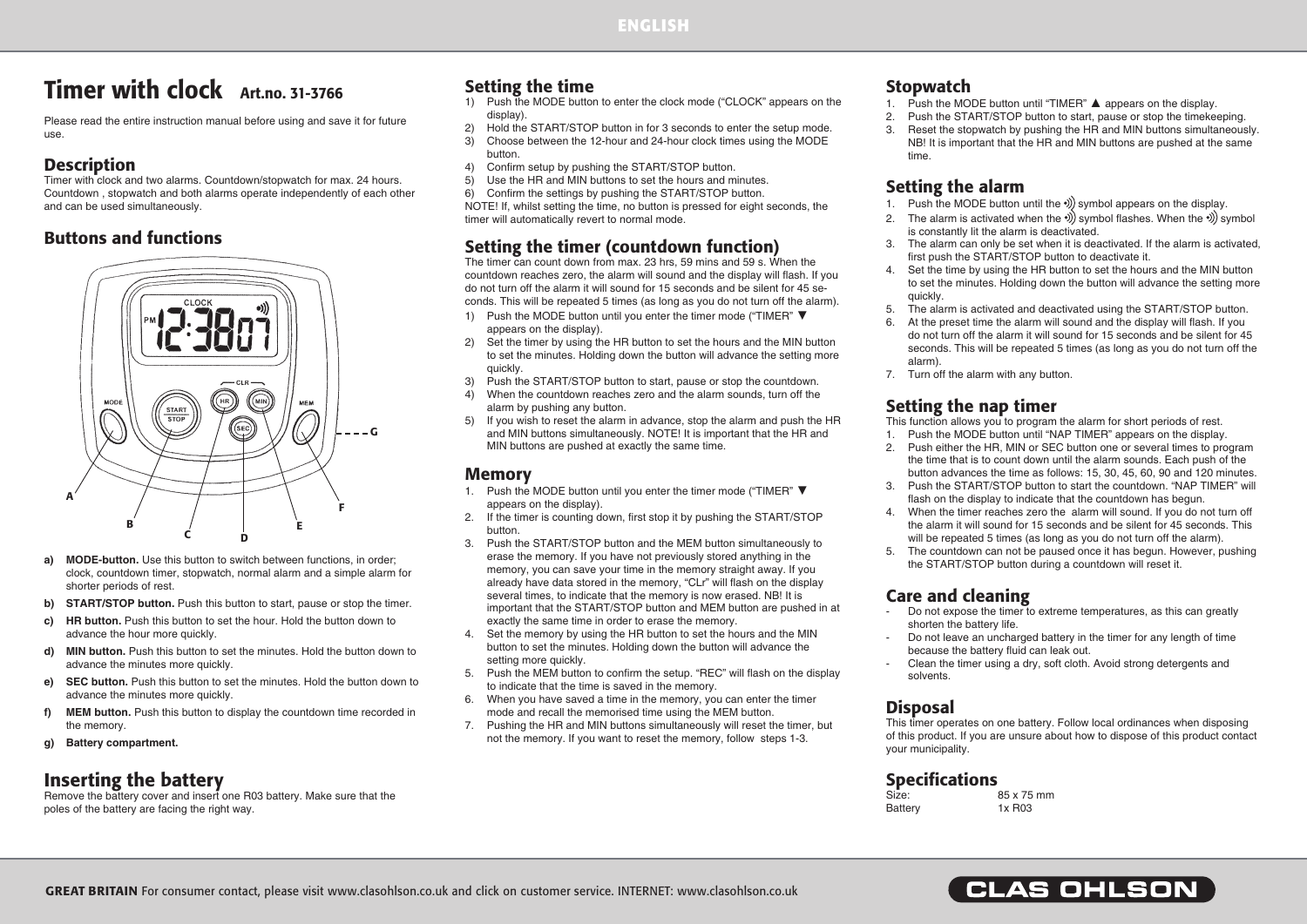# Timer med klocka Artikelnummer: 31-3766

Läs igenom hela bruksanvisningen före användning och spara den sedan för framtida bruk.

## Beskrivning

Timer med klocka och två alarm. Nedräkning/stoppur i max. 24 timmar. Nedräkningen, stoppuret och båda alarm fungerar oberoende av varandra och kan alltså användas samtidigt.

#### Knappar och funktioner



- **A. MODE-knapp.** Tryck för att växla mellan olika funktioner, i tur och ordning klocka, nedräkningstimer, uppräkningstimer (stoppur), vanligt alarm samt ett enkelt alarm för kortare vilostunder.
- **B. START/STOP-knapp.**

Tryck för att starta, pausa eller stoppa timern.

- **C. HR-knapp.** Tryck för att ställa in timangivelsen. Håll in knappen för att värdet ska öka snabbt.
- **D. SEC-knapp.** Tryck för att ställa in sekundangivelsen. Håll in knappen för att värdet ska öka snabbt.
- **E. MIN-knapp.** Tryck för att ställa in minutangivelsen. Håll in knappen för att värdet ska öka snabbt.
- **F. MEM-knapp.** Tryck för att visa den nedräkningsinställning som är lagrad i minnet.
- **G. Batterifack** (på baksidan).

### Att sätta i batteriet

Ta bort batteriluckan och sätt i ett batteri av typ R03. Tänk på att placera batteriet så att polerna kommer åt rätt håll.

# Inställning av tid

- 1) Tryck på MODE-knappen för att komma till klockläget ("CLOCK" syns på displayen).
- 2) Håll in START/STOP-knappen i 3 sekunder för att komma till inställningsläget.
- 3) Välj mellan 12- och 24-timmarsformat genom att trycka på MODE-knappen.
- 4) Bekräfta inställningen genom att trycka på START/STOP-knappen.<br>5) Tryck på HR- och MIN-knapparna för att ställa in tim- och minutang

5) Tryck på HR- och MIN-knapparna för att ställa in tim- och minutangivelse. 6) Bekräfta inställningarna genom att trycka på START/STOP-knappen. OBS! Om du i inställningsläget inte trycker på någon knapp under ca 8 sekunder kommer timern automatiskt att återgå till normalläge.

# Inställning av timer (nedräkningsfunktion)

Timern kan räkna ned maximalt 23 tim, 59 min och 59 sek. När nedräkningen når noll ljuder alarmet och displayen blinkar. Om du inte stänger av alarmet kommer det att ljuda i 15 sekunder och tystna 45 sekunder. Detta upprepas 5 gånger (såvida du inte stänger av alarmet).

- 1) Tryck på MODE-knappen tills du kommer till timerläget ("TIMER" ▼ syns på displayen).
- 2) Ställ in timern genom att trycka på HR-knappen för att ställa in timangivelsen och MIN-knappen för att ställa in minutangivelsen. Om du håller in knapparna ökar värdet snabbt.
- 3) Tryck på START/STOP-knappen för att starta, pausa eller stoppa nedräkningen.
- 4) När nedräkningen når noll och alarmet ljuder, stäng av alarmet genom att trycka på valfri knapp.
- 5) Om du vill nollställa alarmet i förtid, stoppa alarmet och tryck sedan samtidigt på HR- och MIN-knappen. OBS! Det är viktigt att HR- och MINknapparna trycks ned exakt samtidigt.

#### Minne

- 1. Tryck på MODE-knappen tills du kommer till timerläget ("TIMER" ▼ syns på displayen).
- 2. Om timern håller på att räkna ned, stoppa den först med START/STOPknappen.
- 3. Tryck samtidigt på START/STOP-knappen och MEM-knappen för att radera minnet. Om du inte har lagrat något i minnet tidigare kan du nu direkt ställa in minnet. Om du tidigare har lagt in data i minnet blinkar istället "CLr" flera gånger på displayen för att visa att minnet nu är raderat. OBS! Det är viktigt att START/STOP-knappen och MEM-knappen trycks in exakt samtidigt för att minnet ska bli raderat.
- 4. Ställ in minnet genom att trycka på HR-knappen för att ställa in timangivelsen och MIN-knappen för att ställa in minutangivelsen. Om du håller in knapparna ökar värdet snabbt.
- 5. Tryck på MEM-knappen för att bekräfta inställningen. "reC" blinkar på displayen för att visa att inställningen är sparad i minnet.
- 6. När du har lagrat ett värde i minnet kan du när som helst, i timerläget, trycka på MEM-knappen för att ta fram den lagrade tiden.
- 7. Genom att trycka samtidigt på HR- och MIN-knappen nollställer du den innevarande timern, men inte minnet. Vill du istället nollställa minnet, följ punkt 1-3.

#### Stoppur

- 1. Tryck på MODE-knappen tills "TIMER ▲" syns på displayen.
- 2. Tryck på START/STOP-knappen för att starta/pausa/stoppa tidtagningen.
- 3. Nollställ stoppuret genom att trycka samtidigt på HR- och MIN-knappen. OBS! Det är viktigt att HR- och MIN-knappen trycks ned samtidigt.

## Inställning av alarmet

- 1. Tryck på MODE-knappen tills •)) -symbolen syns på displayen.
- 2. Alarmet är aktiverat när •)) -symbolen blinkar. När •)) -symbolen syns konstant är alarmet avaktiverat.
- 3. Du kan göra inställningar för alarmet endast när det är avaktiverat. Om alarmet är aktiverat, tryck på START/STOP-knappen först för att avaktivera alarmet.
- 4. Tryck sedan på HR-knappen för att ställa in timangivelsen och MIN-knappen för att ställa in minutangivelsen. Om du håller in knapparna ökar värdet snabbt.
- 5. Genom att trycka på START/STOP-knappen aktiverar och avaktiverar du alarmet.
- 6. Vid den inställda tidpunkten ljuder alarmet och displayen blinkar. Om du inte stänger av alarmet kommer det att ljuda i 15 sekunder och tystna 45 sekunder. Detta upprepas 5 gånger (såvida du inte stänger av alarmet).
- 7. Stäng av alarmet med valfri knapp.

# Inställning av alarm för korta vilostunder

Genom att använda denna funktion ställer du mycket enkelt in alarmet för kortare vilostunder.

- 1. Tryck på MODE-knappen tills "NAP TIMER" syns på displayen.
- 2. Tryck på antingen HR- MIN- eller SEC-knappen en eller flera gånger för att ställa in tiden som ska räknas ned tills alarmet ljuder. För varje knapptryckning ökar tiden i följande sekvens: 15, 30, 45, 60, 90 och 120 minuter
- 3. Tryck på START/STOP-knappen för att starta nedräkningen. "NAP TI-MER" blinkar på displayen för att indikera att nedräkningen är igång.
- 4. När timern når noll ljuder alarmet. Om du inte stänger av alarmet kommer det att ljuda i 15 sekunder och tystna 45 sekunder. Detta upprepas 5 gånger (såvida du inte stänger av alarmet).
- 5. Du kan inte pausa nedräkningen när den är igång. Dock kan du nollställa den under nedräkningen genom att trycka på START/STOP-knappen.

# Skötsel och rengöring

- Utsätt inte timern för extrema temperaturer eftersom detta kan nedsätta batteriets kapacitet avsevärt.
- Lämna inte ett urladdat batteri i timern under en längre tid eftersom batterivätska kan läcka ut.
- Rengör timern med en torr, mjuk trasa. Undvik starka rengöringsmedel och lösningsmedel.

# Avfallshantering

Denna timer drivs med ett batteri. När du ska göra dig av med produkten ska detta ske enligt lokala föreskrifter. Är du osäker på hur du ska gå tillväga, kontakta din kommun.

# **Specifikationer**

Mått: 85 x 75 mm<br>Batteri: 1 st B03  $1$  st R03

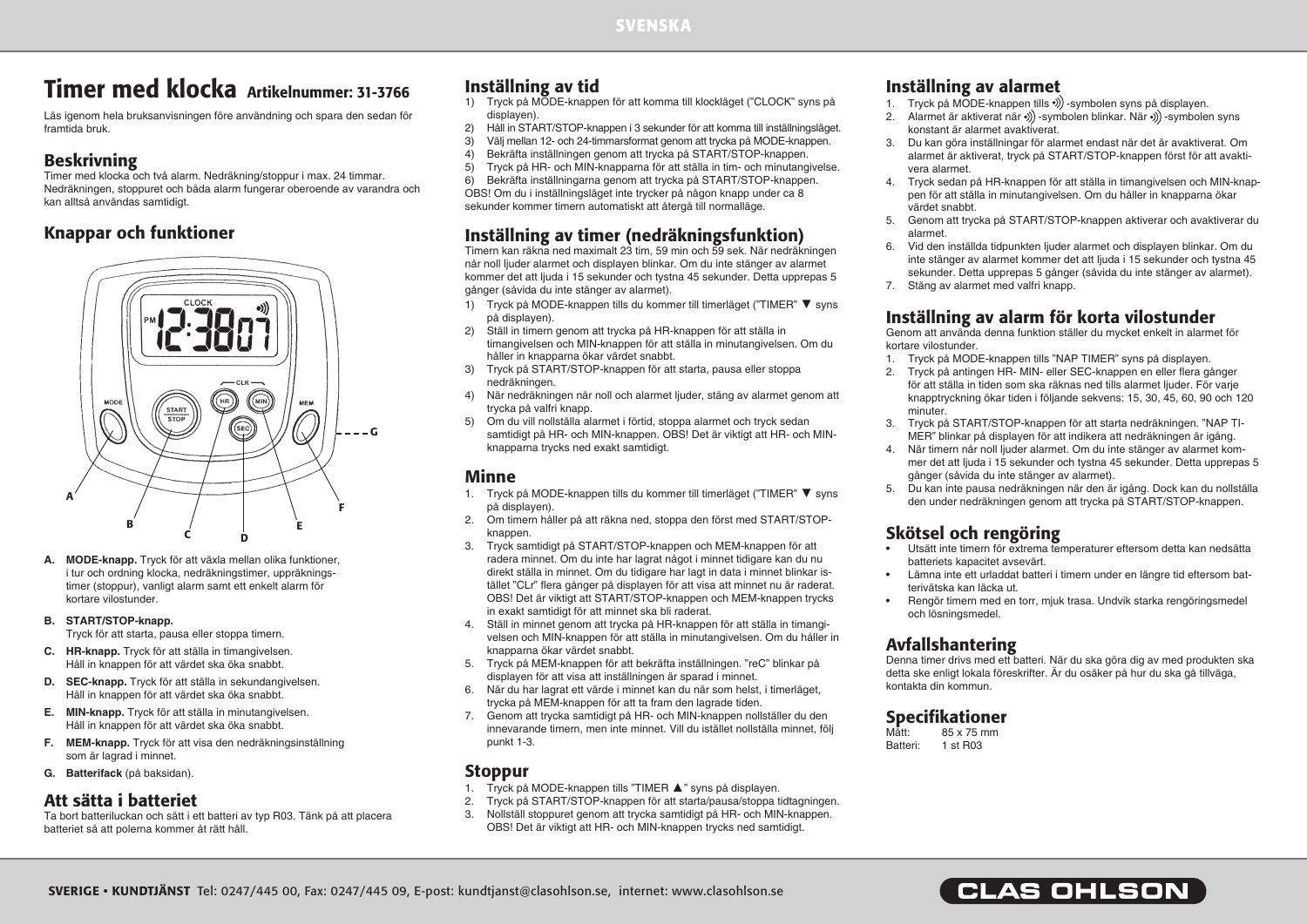# Timer med klokke art.nr 31-3766

Les nøye igjennom hele bruksanvisningen og ta vare på den til senere bruk.

#### Beskrivelse

Timer med klokke og to alarmer. Nedtelling/stoppeklokke i maks. 24 timer Nedtellingen, stoppeklokken og begge alarmene fungerer uavhengig av hverandre og kan altså brukes samtidig.

# Knapper og funksjoner



- **a) MODE-knapp.** Trykk for å skifte mellom forskjellige funksjoner, i tur og orden klokke, nedtellingstimer, stoppeklokke, vanlig alarm samt en enkel alarm for kortere hvilestunder.
- **b)** START/STOP-knapp. Trykk for å starte, pause eller stoppe timeren.
- **c) HR-knapp.** Trykk for å stille inn timeangivelsen. Hold inne knappen for å få verdien til å øke hurtig.
- **d)** MIN-knapp. Trykk for å stille inn minuttangivelsen. Hold inne knappen for å få verdien til å øke hurtig.
- **e) SEC-knapp.** Trykk for å stille inn sekundangivelsen. Hold inne knappen for å få verdien til å øke hurtig.
- **f)** MEM-knapp. Trykk for å vise den nedtellingsinnstillingen som er lagret i minnet.
- **g) Batteriholder.**

### Å sette i batteriet

Fjern batterilokket og sett i ett batteri av typen R03. Husk å plassere batteriet så polene kommer riktig vei.

# Innstilling av tid

- 1) Trykk på MODE-knappen for att komme til klokkemodus ("CLOCK" vises i displayet).
- 2) Hold inne START/STOP-knappen i 3 sekunder for å komme til innstillingsmodus.
- 3) Velg mellom 12- og 24-timersformat ved å trykke på MODE-knappen.<br>4) Bekreft innstillingen ved å trykke på START/STOP-knappen.
- 4) Bekreft innstillingen ved å trykke på START/STOP-knappen.<br>5) Trykk på HR- og MIN-knappene for å stille inn time- og minut
- 5) Trykk på HR- og MIN-knappene for å stille inn time- og minuttangivelse. 6) Bekreft innstillingen ved å trykke på START/STOP-knappen.

OBS! Dersom du i innstillingsmodus ikke trykker på noen knapp på ca. 8 sekunder kommer timeren automatisk til å gå tilbake til normalmodus.

## Innstilling av timer (nedtellingsfunksjon)

Timeren kan telle ned maksimalt 23 timer, 59 minutter og 59 sekunder. Når nedtellingen når null, ringer alarmen og displayet blinker. Dersom du ikke skrur av alarmen vil den ringe i 15 sekunder og være stille i 45 sekunder. Dette gjentas 5 ganger (hvis du ikke skrur av alarmen).

- 1) Trykk på MODE-knappen til du kommer til timermodus ("TIMER" ▼ viser i displayet).
- 2) Still inn timeren ved å trykke på HR-knappen for å stille inn timeangivelsen og MIN-knappen for å stille inn minuttangivelsen. Dersom du holder inne knappene øker verdien hurtig.
- 3) Trykk på "START/STOP"-knappen (c) for å sette på pause eller stoppe tidtakingen.
- 4) Når nedtellingen når null, og alarmen ringer, skru av alarmen ved å trykke på valgfri knapp.
- 5) Dersom du vil nullstille alarmen på forhånd, stopp alarmen og trykk deretter samtidig på HR- og MIN-knappen. OBS! Det er viktig at HR- og MIN-knappene trykkes ned nøyaktig samtidig.

#### Minne

- 1. Trykk på MODE-knappen til du kommer til timermodus ("TIMER" ▼ viser i displayet).
- 2. Dersom timeren holder på å telle ned, stopp den først med START/ STOP-knappen.
- 3. Trykk samtidig på START/STOP-knappen og MEM-knappen for å slette minnet. Dersom du ikke har lagret noe i minnet tidligere, kan du nå stille inn minnet med en gang. Dersom du tidligere har lagt inn data i minnet, blinker i stedet "CLr" flere ganger i displayet for å vise at minnet nå er slettet. OBS! Det er viktig at START/STOP-knappen og MEM-knappen trykkes inn nøyaktig samtidig for at minnet skal bli slettet.
- 4. Still inn minnet ved å trykke på HR-knappen for å stille inn timeangivelsen og MIN-knappen for å stille inn minuttangivelsen. Dersom du holder inne knappene øker verdien hurtig.
- 5. Trykk på MEM-knappen for å bekrefte innstillingen. "reC" blinker i displayet for å vise at innstillingen er lagret i minnet.
- 6. Når du har lagret en verdi i minnet, kan du når som helst, i timermodus, trykke på MEM-knappen for å hente fram den lagrede tiden.
- 7. Ved å trykke samtidig på HR- og MIN-knappen nullstiller du den inneværende timeren, men ikke minnet. Vil du nullstille minnet i stedet, følg punkt 1-3.

## Stoppeklokke

- 1. Trykk på MODE-knappen til "TIMER ▲" vises i displayet.
- 2. Trykk på "START/STOP"-knappen (c) for å sette på pause eller stoppe tidtakingen.
- 3. Nullstill stoppeklokken ved å trykke samtidig på HR- og MIN-knappen. OBS! Det er viktig at HR- og MIN-knappene trykkes ned nøyaktig samtidig.

#### Innstilling av alarmen

- 1. Trykk på MODE-knappen til .) symbolet vises i displayet.
- 2. Alarmen er aktivert når •))-symbolet blinker. Når •))-symbolet vises konstant er alarmen avaktivert.
- 3. Du kan foreta innstillinger av alarmen kun når den er deaktivert. Dersom alarmen er aktivert, trykk på START/STOP-knappen først for å deaktivere alarmen.
- 4. Trykk deretter på HR-knappen for å stille inn timeangivelsen og MINknappen for å stille inn minuttangivelsen. Dersom du holder inne knappene øker verdien hurtig.
- 5. Ved å trykke på START/STOP-knappen aktiverer og deaktiverer du alarmen.
- 6. Ved det innstilte tidspunktet ringer alarmen og displayet blinker. Dersom du ikke skrur av alarmen vil den ringe i 15 sekunder og være stille i 45 sekunder. Dette gjentas 5 ganger (hvis du ikke skrur av alarmen).
- 7. Skru av alarmen med valgfri knapp.

# Innstilling av alarm for korte hvilestunder

Ved å bruke denne funksjonen stiller du svært enkelt inn alarmen for kortere hvilestunder.

- 1. Trykk på MODE-knappen til "NAP TIMER " vises i displayet.
- 2. Trykk på enten HR- MIN- eller SEC-knappen en eller flere ganger for å stille inn tiden som skal regnes ned til alarmen ringer. For hvert tastetrykk øker tiden i følgende sekvens: 15, 30, 45, 60, 90 og 120 minutter.
- 3. Trykk på START/STOP-knappen for å starte nedtellingen. "NAP TIMER" blinker i displayet for å indikere at nedtellingen er i gang.
- 4. Når timeren når null lyder alarmen. Dersom du ikke skrur av alarmen vil det ringe i 15 sekunder og være stille i 45 sekunder. Dette gjentas 5 ganger (hvis du ikke skrur av alarmen).
- 5. Du kan ikke ta pause i nedtellingen når den er i gang. Dog kan du nullstille den under nedtellingen ved å trykke på START/STOP-knappen.

# Vedlikehold

- Utsett ikke timeren for ekstreme temperaturer da dette kan nedsette batteriets kapasitet betydelig.
- La ikke et utladet batteri sitte i timeren i lengre tid, da batterisyre kan lekke ut.
- Rengjør timeren med en myk tørr klut. Unngå sterke rengjøringsmiddel og løsemiddel.

# Avfallshåndtering

Denne timeren drives med ett batteri. Når du skal kvitte deg med produktet, skal dette skje i henhold til lokale forskrifter. Er du usikker på hvordan du går fram, ta kontakt med lokale myndigheter.

# **Spesifikasioner**

Mål: 85 x 75 mm<br>Ratteri: 1 stk R03 Batteri: 1 stk. R03